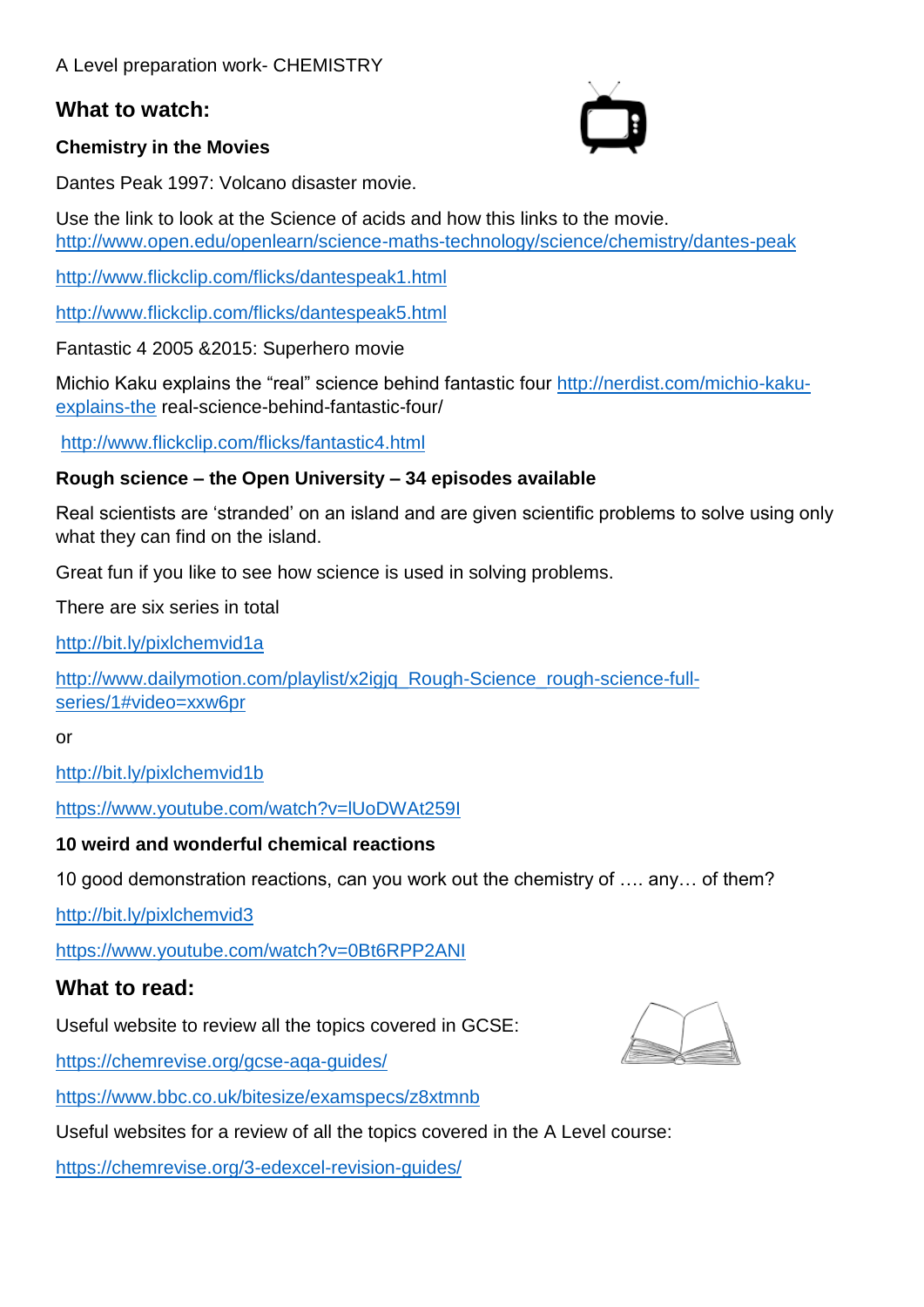Recommended text books:



# **Edexcel A Level Chemistry Student Book 1**

A **Paperback** edition b[y Andrew Hunt](https://wordery.com/andrew-hunt-author) an[d Graham Curtis](https://wordery.com/graham-curtis-author) (30 Apr 2015)



**George Facer's Edexcel A Level Chemistry Student Book 1**

A **Paperback** edition b[y George Facer](https://wordery.com/george-facer-author) (27 Mar 2015)

## Calculations in AS/A Level Chemistry (Paperback) Jim Clark



ISBN-10: 0582411270

<http://bit.ly/pixlchembook4>

If you struggle with the calculations side of chemistry, this is the book for you. Covers all the possible calculations you are ever likely to come across. Brought to you by the same guy who wrote the excellent chemguide.co.uk website.



A-Level Chemistry: Edexcel Year 1 & 2 Complete Revision & Practice with Online Edition (Paperback)

**[CGP Books](https://www.waterstones.com/author/cgp-books/34294)** (author,editor)

Periodic Tales: The Curious Lives of the Elements (Paperback) Hugh Aldersey-Williams



ISBN-10: 0141041455

<http://bit.ly/pixlchembook1>

This book covers the chemical elements, where they come from and how they are used. There are loads of fascinating insights into uses for chemicals you would have never even thought about.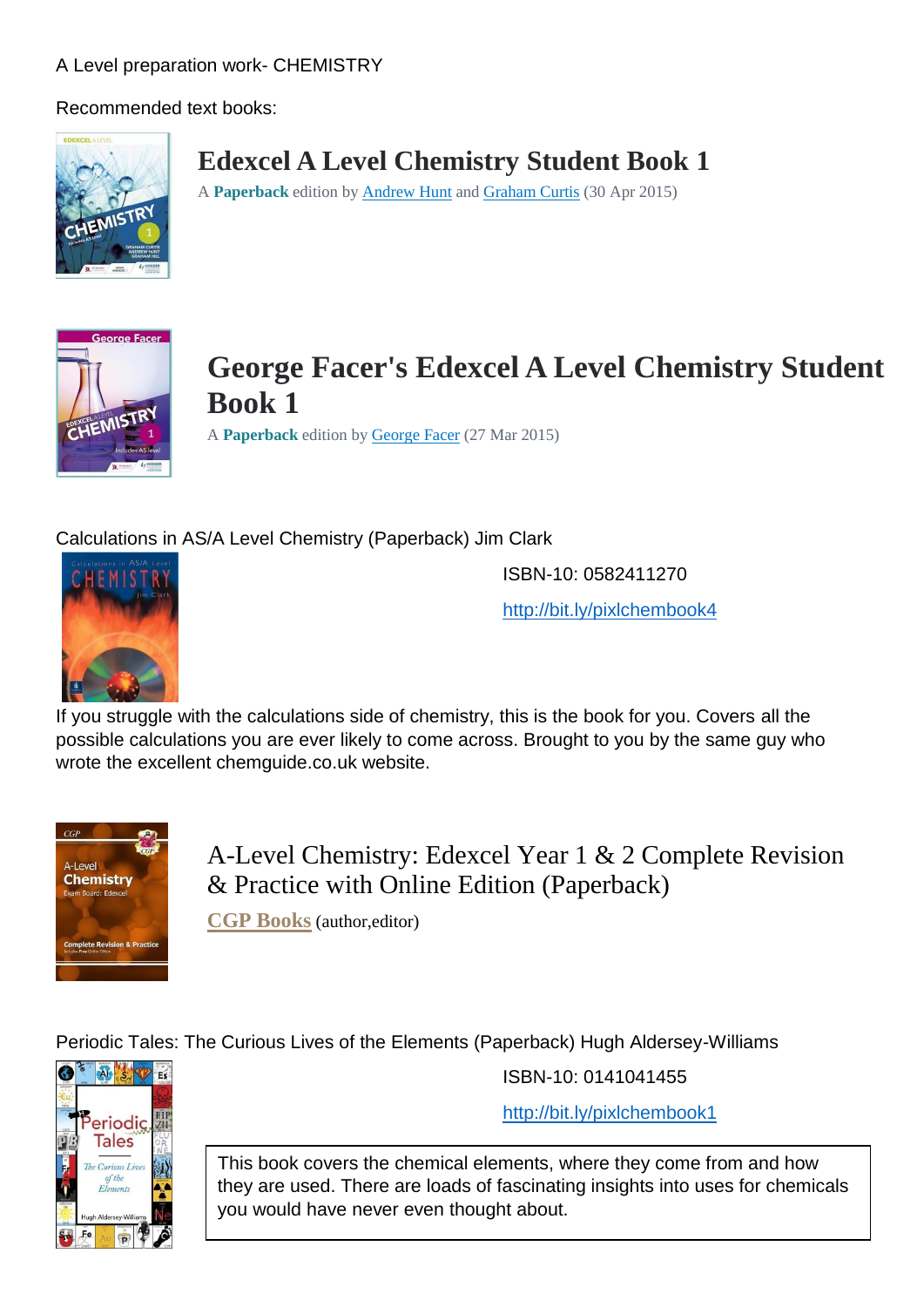What to listen to:

**The Royal society of Chemistry** has a series of podcasts you can listen to:

<https://www.chemistryworld.com/podcasts>

You can register for free for these

#### **The episodic table of elements:**

<https://episodictable.com/archive/> you can listen to a podcast about every element on the periodic table. Simply select the ones that interest you and listen! With each one there is also a fab video explaining some important concept covered in the podcast. E.g. with Carbon- a video on covalent bonding. They vary in length from 10 to 35 minutes long.

 $\sqrt{2}$ 

# **Research tasks: Complete ONE from Task 1 to 3 and also Task 4**

#### **Task 1: The chemistry of fireworks**

What are the component parts of fireworks? What chemical compounds cause fireworks to explode? What chemical compounds are responsible for the colour of fireworks?

#### **Task 2: Why is copper sulfate blue?**

Copper compounds like many of the transition metal compounds have got vivid and distinctive colours – but why?

#### **Task 3: Aspirin**

What was the history of the discovery of aspirin, how do we manufacture aspirin in a modern chemical process?

#### **THIS MUST BE COMPLETED: Task 4: Expanding C1 knowledge to A level (atomic structure and the periodic table)**

You will have discussed the trends in the 'sizes of atoms' down groups during you GCSE course. At A level we will continue to discuss this in greater depth. Some trends we will explore are:

- Atomic radii increase down a group.
- Atomic radii decrease across a period.

Using your existing knowledge and the resources available to you in this document, describe and **explain** the two trends stated above. There are three key factors you should try to discuss:

- Nuclear charge effect (how does nuclear charge change down groups/across periods?)
- The distance effect (does the distance from nucleus to outer electrons change?)
- Electron shielding (how do inner shell electrons affect outer shell electrons?)

These three factors are key to explaining a lot of what's going on in the first topic, so if you can grasp some of these ideas now, you'll be ahead of the game for next year.

**Complete the Open University Introduction to Chemistry Course:** This course would give you an excellent introduction to A level Chemistry. It will require you to setup an account and then complete the work. Bringing your certificate when you start Yr. 12 will show you have completed it.

[https://www.open.edu/openlearn/science-maths-technology/chemistry/discovering](https://www.open.edu/openlearn/science-maths-technology/chemistry/discovering-chemistry/content-section-overview?active-tab=description-tab)[chemistry/content-section-overview?active-tab=description-tab#](https://www.open.edu/openlearn/science-maths-technology/chemistry/discovering-chemistry/content-section-overview?active-tab=description-tab)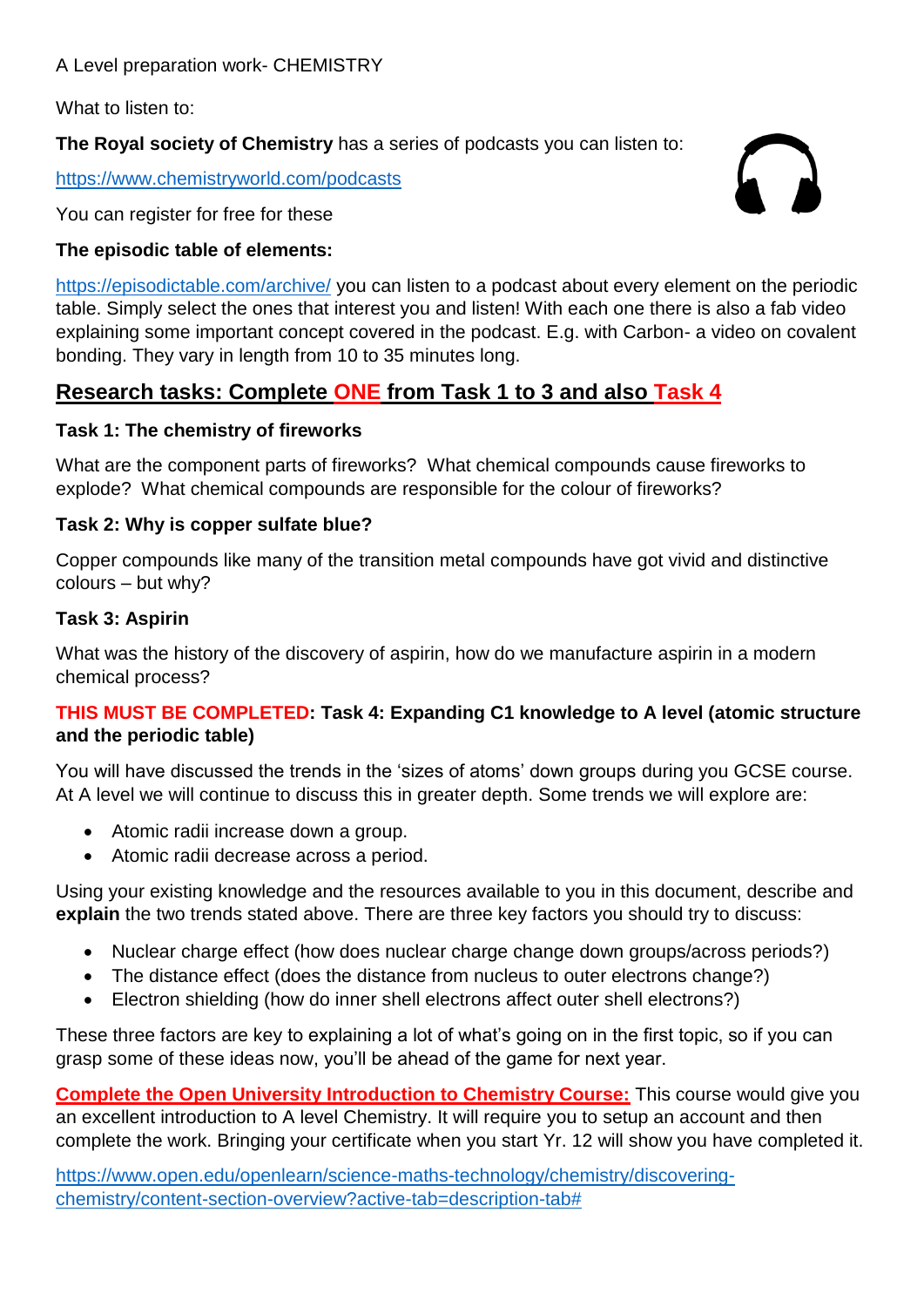# **Work to be completed: The first topics you will cover at A level are**

- o Atomic structure and the periodic table
- o Formulae, equations and moles
- o Calculations from chemical equations.

Relevant notes to support can be found at<https://chemrevise.org/3-edexcel-revision-guides/> where you can select the topic you want to read around and a summary quide of notes is given.

Try these tasks out to get started on the theory required

Chemistry topic 1 – Electronic structure, how electrons are arranged around the nucleus

A periodic table can give you the proton / atomic number of an element; this also tells you how many electrons are in the atom.

You will have used the rule of electrons shell filling, where:

The first shell holds up to 2 electrons, the second up to 8, the third up to 8 and the fourth up to 18 (or you may have been told 8).

Atomic number  $=3$ , electrons  $=3$ , arrangement 2 in the first shell and 1 in the second or

 $Li = 2.1$ 

At A level you will learn that the electron structure is more complex than this, and can be used to explain a lot of the chemical properties of elements.

The 'shells' can be broken down into 'orbitals', which are given letters 's' orbitals, 'p' orbitals and 'd' orbitals.

You can read about orbitals here:

<http://bit.ly/pixlchem1>

<http://www.chemguide.co.uk/atoms/properties/atomorbs.html#top>

Now that you are familiar with s, p and d orbitals, try these problems; write your answer in the format:

 $1s^2$ ,  $2s^2$ ,  $2p^6$  etc.

Q1.1 Write out the electron configuration of:

a) Ca b) Al c) S d) Cl e) Ar f) Fe g) V h) Ni i) Cu j) Zn k) As

Q1.2 Extension question, can you write out the electron arrangement of the following ions:

a)  $K^+$  b)  $Q^2$  c)  $Zn^{2+}$  d)  $V^{5+}$  e)  $Co^{2+}$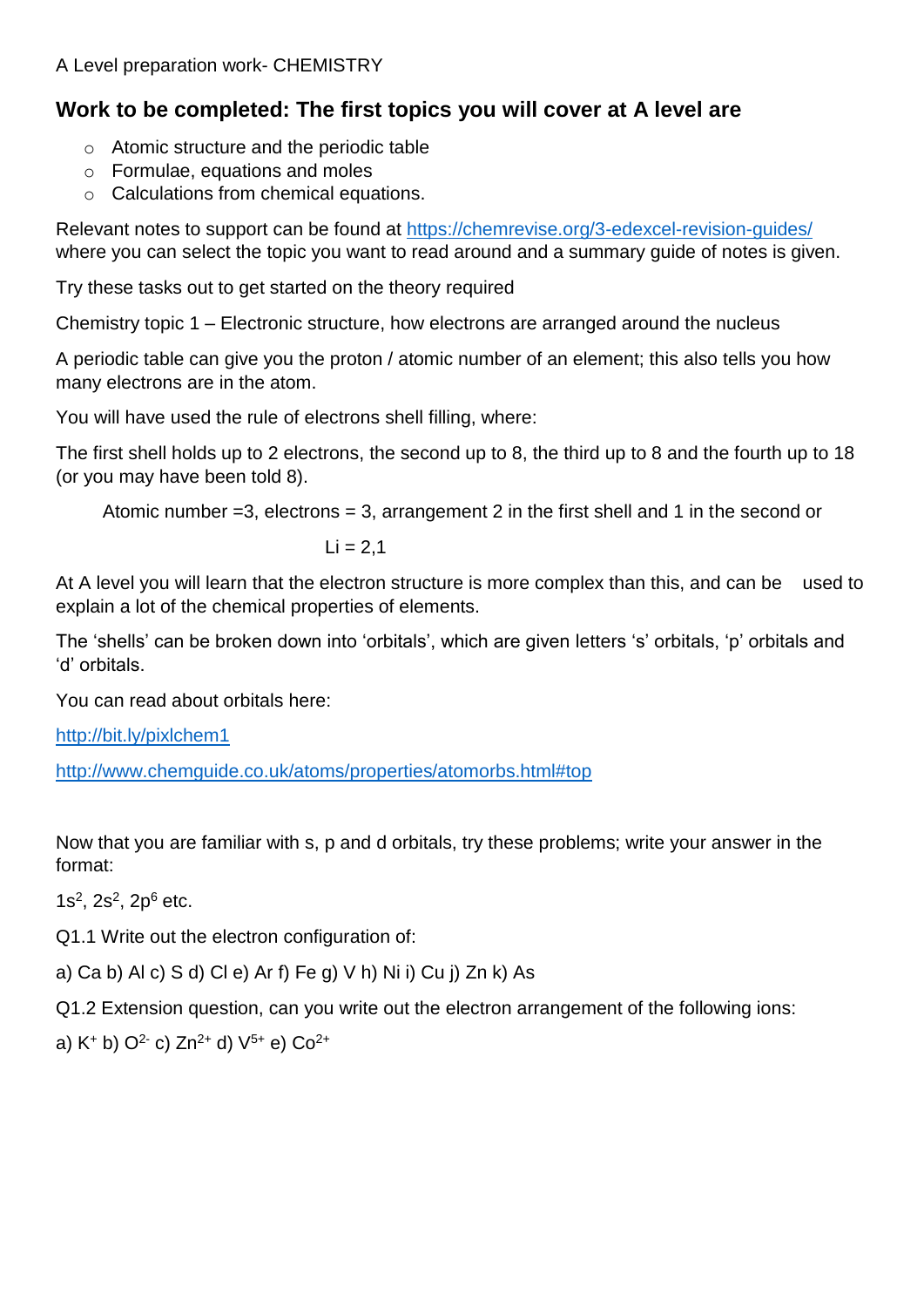Balancing chemical equations is the stepping-stone to using equations to calculate masses in chemistry.

There are loads of websites that give ways of balancing equations and lots of exercises in balancing.

Some of the equations to balance may involve strange chemical, don't worry about that, the key idea is to get balancing right.

<http://bit.ly/pixlchem7>

<http://www.chemteam.info/Equations/Balance-Equation.html>

This website has a download; it is safe to do so:

<http://bit.ly/pixlchem8>

<https://phet.colorado.edu/en/simulation/balancing-chemical-equations>

#### Q5.1 Balance the following equations

- a. H<sub>2</sub> +  $0<sub>2</sub>$  + H<sub>2</sub>O
- b.  $S_{8}$ + 02 $\rightarrow$  50<sub>3</sub>
- c. HgO  $\rightarrow$  Hg+ O<sub>2</sub>
- d. Zn+ HCl $\rightarrow$  ZnCl<sub>2</sub>+ H<sub>2</sub>
- e. Na+  $H_2O \rightarrow$  NaOH +  $H_2$
- f. C10H16+ Cl2  $\rightarrow$  C + HCl
- g. Fe+  $0_2 \rightarrow$  Fe<sub>2</sub> $0_3$
- h.  $C_6H_{12}O_6 + O_2 \rightarrow CO_2 + H_2O$
- i. Fe<sub>2</sub>O<sub>3</sub> + H<sub>2</sub>  $\rightarrow$  Fe + H<sub>2</sub>O
- i. Al + FeO  $\rightarrow$  Al<sub>2</sub>O<sub>3</sub> + Fe

You will remember that isotopes are elements that have differing numbers of neutrons. Hydrogen has 3 isotopes;  $H_1^1$   $H_1^2$   $H_1^3$ 

Isotopes occur naturally, so in a sample of an element you will have a mixture of these isotopes. We can accurately measure the amount of an isotope using a mass spectrometer. You will need to understand what a mass spectrometer is and how it works at A level. You can read about a mass spectrometer here:

<http://bit.ly/pixlchem3>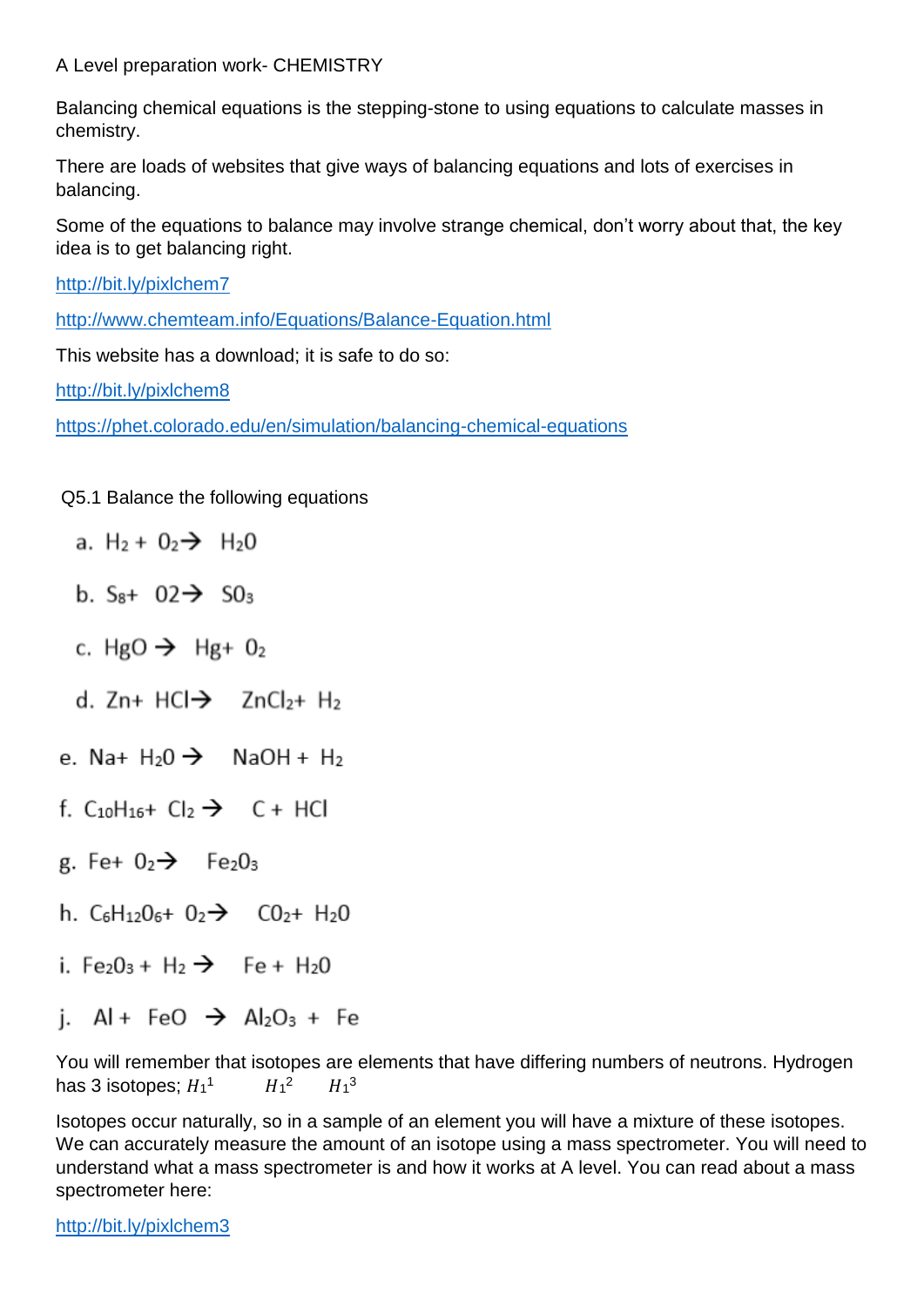<http://www.kore.co.uk/tutorial.htm>

<http://bit.ly/pixlchem4>

<http://filestore.aqa.org.uk/resources/chemistry/AQA-74047405-TN-MASS-SPECTROMETRY.PDF>

#### Q3.1 What must happen to the atoms before they are accelerated in the mass spectrometer?

#### Q3.2 Explain why the different isotopes travel at different speeds in a mass spectrometer.

A mass spectrum for the element chlorine will give a spectrum like this:



An A level periodic table has the masses of elements recorded much more accurately than at GCSE. Most elements have isotopes and these have been recorded using mass spectrometers.

| ١ |  |  |
|---|--|--|
|---|--|--|

| 11<br>в<br>boron<br>5 | 12<br>С<br>carbon<br>6 | 14<br>N<br>nitrogen | 16<br>O<br>oxygen | 19<br>fluorine<br>9 |
|-----------------------|------------------------|---------------------|-------------------|---------------------|
| 27                    | 28                     | 31                  | 32                | 35.5                |
| Al                    | Si                     | P                   | s                 | $c_l$               |
| aluminium             | silicon                | phosphorus          | sulfur            | chlorine            |
| 13                    | 14                     | 15                  | 16                | 17                  |

| . . | æ. |
|-----|----|

| 10.8<br>в<br>boron      | 12.0<br>С<br>carbon  | 14.0<br>nitrogen             | 16.0<br>O<br>8<br>oxygen     | 19.0<br>⊏<br>fluorine |
|-------------------------|----------------------|------------------------------|------------------------------|-----------------------|
| 27.0<br>13<br>aluminium | 28.1<br>Si<br>ilicon | 31.0<br>D<br>15<br>hosphorus | 32.1<br>$_{16}$ S<br>sulphur | 35.5<br>chlorine      |

Given the percentage of each isotope you can calculate the mean mass which is the accurate atomic mass for that element.

Q3.3 Use the percentages of each isotope to calculate the accurate atomic mass of the following elements.

- a) Antimony has 2 isotopes: Sb-121 57.25% and Sb-123 42.75%
- b) Gallium has 2 isotopes: Ga-69 60.2% and Ga-71 39.8%
- c) Silver has 2 isotopes: Ag-107 51.35% and Ag-109 48.65%
- d) Thallium has 2 isotopes: Tl-203 29.5% and Tl-205 70.5%
- e) Strontium has 4 isotopes: Sr-84 0.56%, Sr-86 9.86%, Sr-87 7.02% and Sr-88 82.56%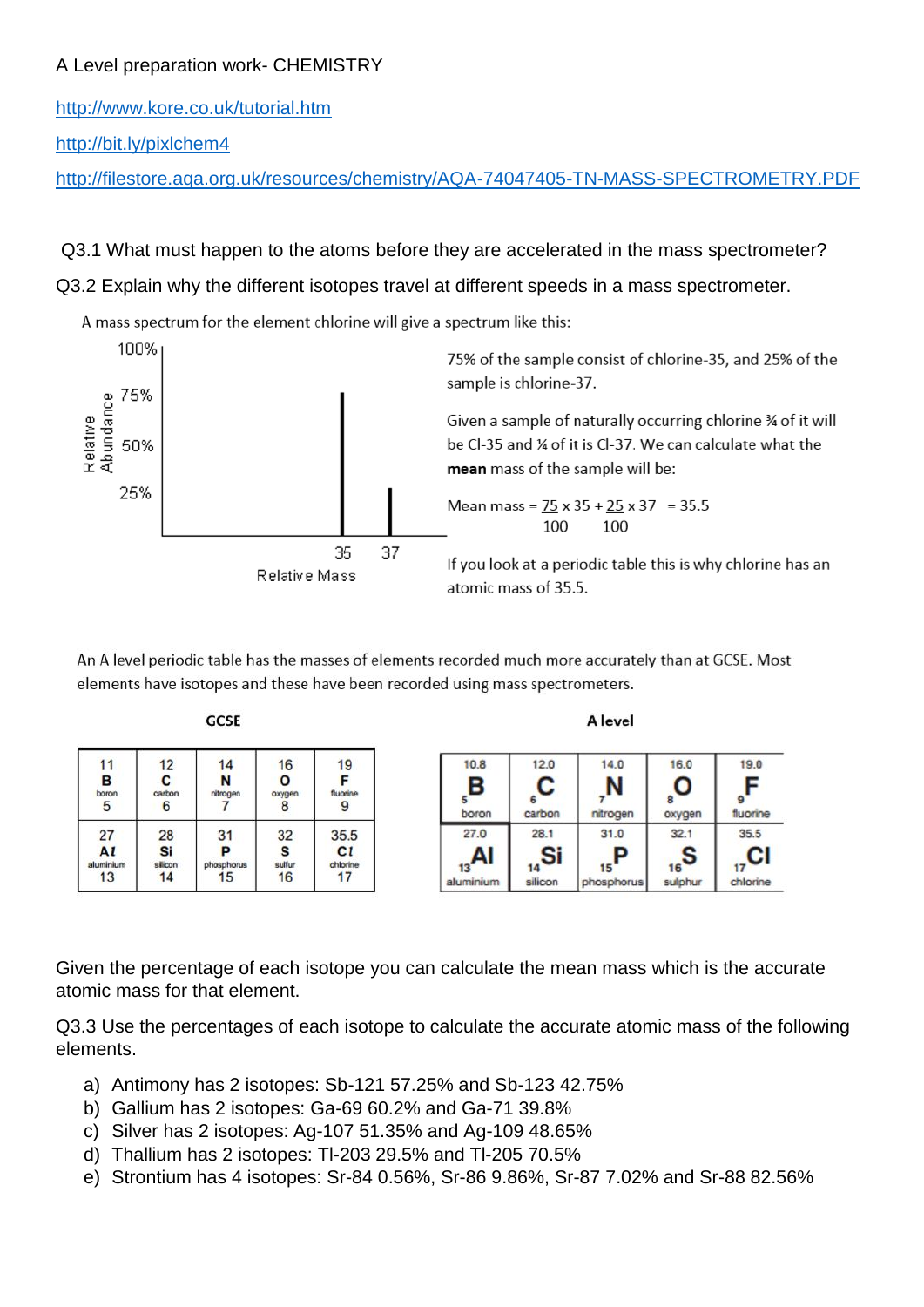From this point on you need to be using an A level periodic table, not a GCSE one you can view one here:

<http://bit.ly/pixlpertab>

https://secondaryscience4all.files.wordpress.com/2014/08/filestore\_aga\_org\_uk\_subjects\_aga-[2420-w-trbptds\\_pdf.png](https://secondaryscience4all.files.wordpress.com/2014/08/filestore_aqa_org_uk_subjects_aqa-2420-w-trbptds_pdf.png)

Now that we have our chemical equations balanced, we need to be able to use them in order to work out masses of chemicals we need or we can produce.

The mole is the chemists equivalent of a dozen, atoms are so small that we cannot count them out individually, we weigh out chemicals.

For example: magnesium + sulfur  $\rightarrow$  magnesium sulfide

Mg  $+ S \rightarrow$  MgS

We can see that one atom of magnesium will react with one atom of sulfur, if we had to weigh out the atoms we need to know how heavy each atom is.

From the periodic table:  $Mq = 24.3$  and  $S = 32.1$ 

If I weigh out exactly 24.3g of magnesium this will be 1 mole of magnesium, if we counted how many atoms were present in this mass it would be a huge number (6.02 x 1023!!!!), if I weigh out 32.1g of sulfur then I would have 1 mole of sulfur atoms.

So 24.3g of Mg will react precisely with 32.1g of sulfur, and will make 56.4g of magnesium sulfide.

Here is a comprehensive page on measuring moles, there are a number of descriptions, videos and practice problems.

You will find the first 6 tutorials of most use here, and problem sets 1 to 3.

<http://bit.ly/pixlchem9>

<http://www.chemteam.info/Mole/Mole.html>

Q6.1

Answer the following questions on moles.

a) How many moles of phosphorus pentoxide  $(P_4O_{10})$  are in 85.2q?

b) How many moles of potassium in 73.56g of potassium chlorate (V) (KClO<sub>3</sub>)?

c) How many moles of water are in 249.6g of hydrated copper sulfate(VI) (CuSO<sub>4</sub>.5H<sub>2</sub>O)? For this one, you need to be aware the dot followed by 5H2O means that the molecule comes with 5 water molecules so these have to be counted in as part of the molecules mass.

d) What is the mass of 0.125 moles of tin sulfate (SnSO4)?

e) If I have 2.4g of magnesium, how many g of oxygen  $(O_2)$  will I need to react completely with the magnesium?  $2Mq +O<sub>2</sub>$   $\rightarrow$   $2MqO$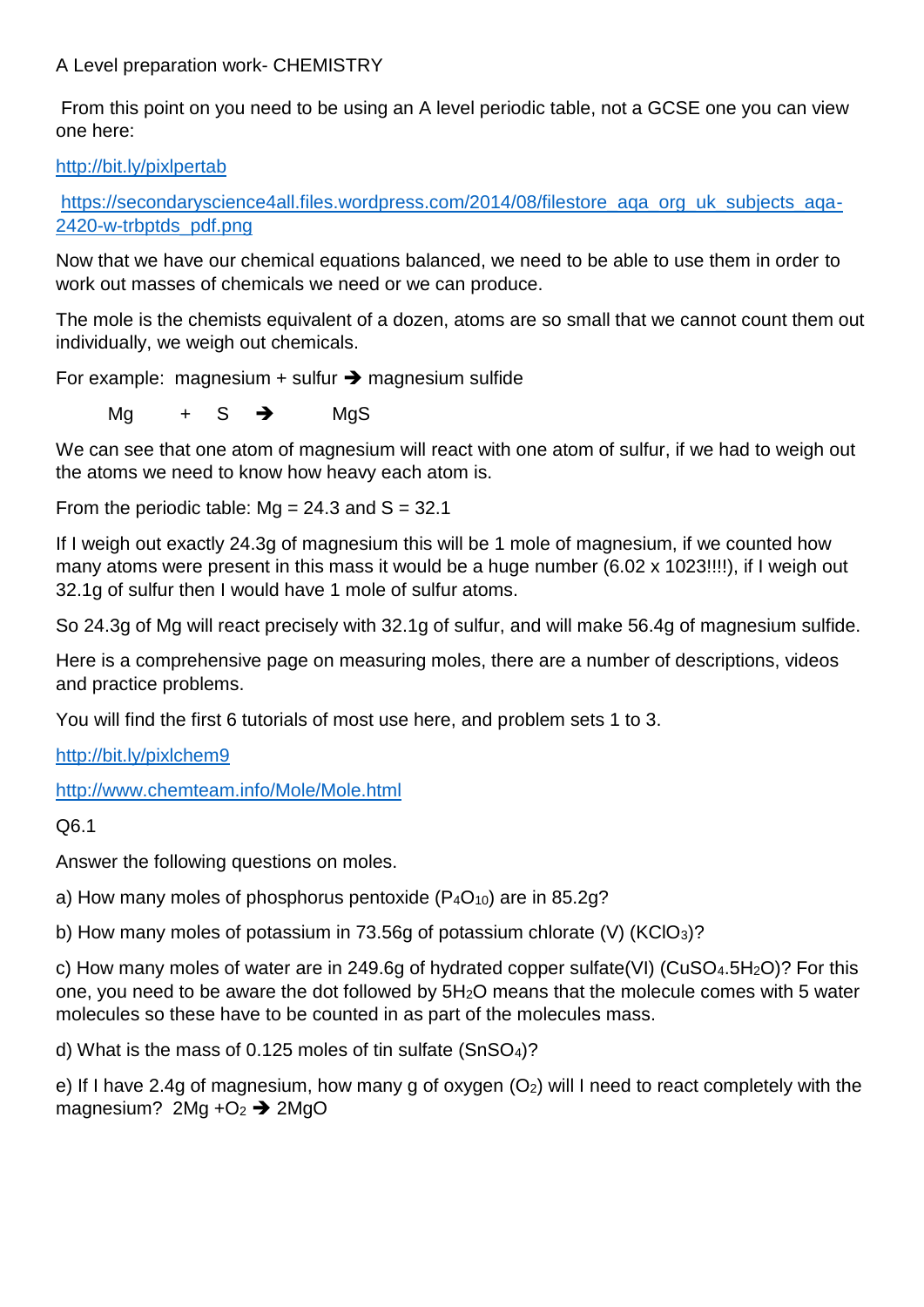In chemistry a lot of the reactions we carry out involve mixing solutions rather than solids, gases or liquids.

You will have used bottles of acids in science that have labels saying 'Hydrochloric acid 1M', this is a solution of hydrochloric acid where 1 mole of HCl, hydrogen chloride (a gas) has been dissolved in 1dm<sup>3</sup> of water.

The dm<sup>3</sup> is a cubic decimetre, it is actually 1 litre, but from this point on as an A level chemist you will use the  $dm^3$  as your volume measurement.

<http://bit.ly/pixlchem10>

[http://www.docbrown.info/page04/4\\_73calcs11msc.htm](http://www.docbrown.info/page04/4_73calcs11msc.htm)

## Q7.1

a) What is the concentration (in mol dm<sup>-3</sup>) of 9.53g of magnesium chloride (MgCl<sub>2</sub>) dissolved in 100cm<sup>3</sup> of water?

b) What is the concentration (in mol dm<sup>-3</sup>) of 13.248g of lead nitrate (Pb(NO<sub>3</sub>)<sub>2</sub>) dissolved in 2dm<sup>3</sup> of water?

c) If I add 100cm<sup>3</sup> of 1.00 mol dm<sup>3</sup> HCI to 1.9dm<sup>3</sup> of water, what is the molarity of the new solution?

d) What mass of silver is present in 100 $cm<sup>3</sup>$  of 1moldm<sup>-3</sup> silver nitrate (AgNO<sub>3</sub>)?

e) The Dead Sea, between Jordan and Israel, contains 0.0526 moldm<sup>-3</sup> of Bromide ions (Br -), what mass of bromine is in 1dm<sup>3</sup> of Dead Sea water?

Titration:

Vinegar is a solution of ethanoic acid (CH3COOH) in water. A student carried out a titration of a sample of vinegar. He used a pipette to measure exactly 25.0cm<sup>3</sup> of vinegar into a flask, added an indicator and titrated it with a 1.00 mol dm<sup>-3</sup> solution of sodium hydroxide (NaOH). The reaction is:  $CH_3COOH + NaOH \rightarrow CH_3COONa + H_2O$ 

The student found that his average titration was 27.50cm<sup>3</sup>

 $c = n/v$  (c = concentration (mol dm<sup>-3</sup>), n = number of moles, v = volume (dm<sup>3</sup>))

 $n = m/Rfm$  (n = number of moles, m = mass in grams, Rfm = formula mass)

 $1dm^3 = 1000 cm^3$